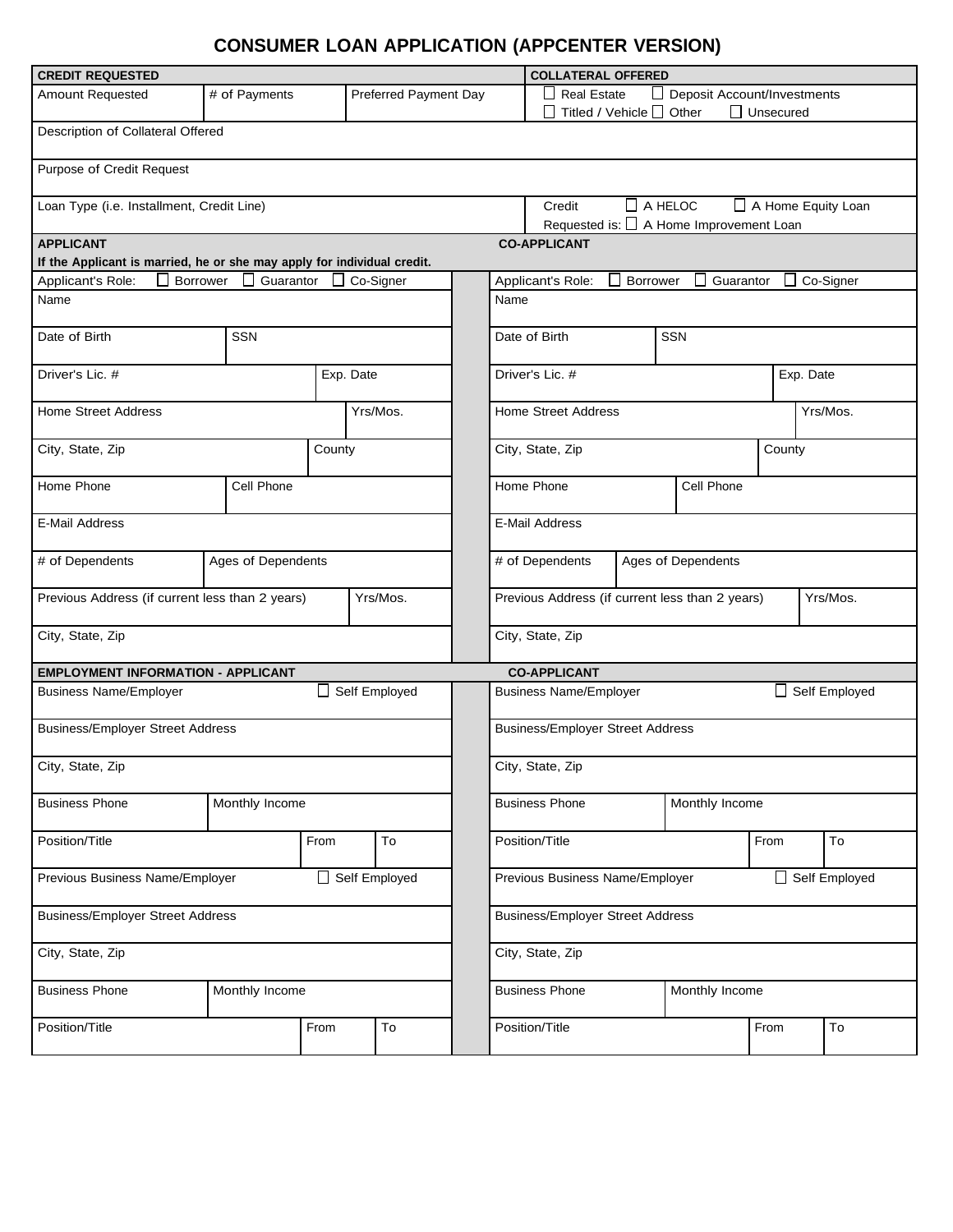| PERSONAL REFERENCES - APPLICANT                                                                                                                                                                                   |                       |                   |                                                                                                          |                                                                                                      |                           |                  |          |    | <b>CO-APPLICANT</b>                                 |                                                            |       |                        |  |  |
|-------------------------------------------------------------------------------------------------------------------------------------------------------------------------------------------------------------------|-----------------------|-------------------|----------------------------------------------------------------------------------------------------------|------------------------------------------------------------------------------------------------------|---------------------------|------------------|----------|----|-----------------------------------------------------|------------------------------------------------------------|-------|------------------------|--|--|
| Name                                                                                                                                                                                                              |                       |                   |                                                                                                          | Relationship                                                                                         |                           | Name             |          |    |                                                     |                                                            |       | Relationship           |  |  |
| <b>Address</b>                                                                                                                                                                                                    |                       |                   | Phone                                                                                                    |                                                                                                      |                           | Address          |          |    |                                                     |                                                            |       | Phone                  |  |  |
| Name                                                                                                                                                                                                              |                       |                   | Relationship                                                                                             |                                                                                                      |                           | Name             |          |    |                                                     |                                                            |       | Relationship           |  |  |
| Address                                                                                                                                                                                                           |                       |                   |                                                                                                          | Phone                                                                                                |                           |                  | Address  |    |                                                     |                                                            |       | Phone                  |  |  |
| Name                                                                                                                                                                                                              |                       |                   |                                                                                                          | Relationship                                                                                         |                           |                  | Name     |    |                                                     |                                                            |       | Relationship           |  |  |
| Address                                                                                                                                                                                                           |                       |                   | Phone                                                                                                    |                                                                                                      |                           | Address          |          |    |                                                     |                                                            | Phone |                        |  |  |
| ABOUT YOUR EXISTING LOANS AND ACCOUNTS                                                                                                                                                                            |                       |                   |                                                                                                          |                                                                                                      |                           |                  |          |    |                                                     |                                                            |       |                        |  |  |
| <b>Rent Home</b>                                                                                                                                                                                                  |                       |                   | Own Home in the following names:                                                                         |                                                                                                      |                           |                  |          |    |                                                     |                                                            |       |                        |  |  |
|                                                                                                                                                                                                                   |                       |                   |                                                                                                          |                                                                                                      |                           |                  |          |    |                                                     |                                                            |       |                        |  |  |
| Monthly Payment / Rent   Purchase Price<br>\$                                                                                                                                                                     |                       |                   |                                                                                                          |                                                                                                      | Date Purch. Present Value |                  |          |    | Original Loan Amount<br><b>Current Loan Balance</b> |                                                            |       |                        |  |  |
| Name and Address of Mortgage Holder or Landlord                                                                                                                                                                   |                       |                   |                                                                                                          |                                                                                                      |                           |                  |          |    |                                                     |                                                            |       |                        |  |  |
| Name of My Financial Institution                                                                                                                                                                                  |                       |                   |                                                                                                          |                                                                                                      | Checking Account #        |                  |          |    | Savings Account #                                   |                                                            |       |                        |  |  |
|                                                                                                                                                                                                                   |                       |                   |                                                                                                          |                                                                                                      |                           |                  |          |    |                                                     |                                                            |       |                        |  |  |
| OTHER INCOME (IF ANY) - Indicate Monthly Values (Alimony, Child Support or Separate Maintenance income need not be revealed if you do not<br>wish to have it considered as a basis for repaying this obligation.) |                       |                   |                                                                                                          |                                                                                                      |                           |                  |          |    |                                                     |                                                            |       |                        |  |  |
| Interest / Dividends<br>Rental Income<br>\$<br>\$                                                                                                                                                                 |                       |                   |                                                                                                          | \$                                                                                                   | Other Income              |                  |          |    | Describe "Other Income" Source                      |                                                            |       |                        |  |  |
| <b>ASSETS</b>                                                                                                                                                                                                     |                       |                   |                                                                                                          |                                                                                                      |                           |                  |          |    | <b>LOANS OR OTHER OBLIGATIONS</b>                   |                                                            |       |                        |  |  |
| Category                                                                                                                                                                                                          |                       |                   |                                                                                                          | Value                                                                                                |                           | Category         |          |    |                                                     | <b>Amt Owed</b>                                            |       | <b>Monthly Payment</b> |  |  |
| Cash/Deposits                                                                                                                                                                                                     |                       |                   |                                                                                                          | \$                                                                                                   |                           |                  |          |    |                                                     |                                                            |       |                        |  |  |
| <b>Stocks or Bonds</b>                                                                                                                                                                                            |                       |                   |                                                                                                          | \$                                                                                                   |                           |                  |          |    |                                                     |                                                            |       |                        |  |  |
| Automobiles                                                                                                                                                                                                       |                       |                   |                                                                                                          | \$<br>Auto Loans                                                                                     |                           |                  | \$<br>\$ |    |                                                     |                                                            |       |                        |  |  |
| <b>Real Estate</b>                                                                                                                                                                                                |                       |                   |                                                                                                          | \$<br><b>Real Estate Loans</b>                                                                       |                           |                  |          | \$ |                                                     |                                                            | \$    |                        |  |  |
| Life Insurance (Face Value: \$)                                                                                                                                                                                   |                       |                   |                                                                                                          | \$<br>Life Insurance Loans                                                                           |                           |                  |          | \$ |                                                     |                                                            | \$    |                        |  |  |
| <b>Retirement Funds</b>                                                                                                                                                                                           |                       |                   |                                                                                                          | \$<br><b>Credit Card Debt</b>                                                                        |                           |                  |          | \$ |                                                     |                                                            | \$    |                        |  |  |
| <b>Other Assets</b>                                                                                                                                                                                               |                       |                   | \$                                                                                                       | Other Obligations                                                                                    |                           |                  | \$       |    | \$                                                  |                                                            |       |                        |  |  |
| <b>Total Assets</b>                                                                                                                                                                                               |                       |                   | \$<br><b>Total Liabilities</b>                                                                           |                                                                                                      |                           | \$               |          | \$ |                                                     |                                                            |       |                        |  |  |
|                                                                                                                                                                                                                   |                       |                   |                                                                                                          |                                                                                                      |                           | <b>Net Worth</b> |          |    |                                                     | \$                                                         |       |                        |  |  |
| <b>QUESTIONS</b>                                                                                                                                                                                                  |                       |                   |                                                                                                          |                                                                                                      |                           |                  |          |    |                                                     |                                                            |       |                        |  |  |
| Applicant                                                                                                                                                                                                         |                       | Co-Applicant      |                                                                                                          |                                                                                                      |                           |                  |          |    |                                                     | Explanation (Please use an additional sheet if necessary.) |       |                        |  |  |
| $\Box$ Yes<br>$\square$ No                                                                                                                                                                                        | $\Box$ Yes            | $\square$ No      | you?                                                                                                     | Are there any outstanding judgments against                                                          |                           |                  |          |    |                                                     |                                                            |       |                        |  |  |
| $\Box$ Yes<br>$\blacksquare$ No                                                                                                                                                                                   | $\Box$ Yes            | $\square$ No      | Have you ever been declared bankrupt?                                                                    |                                                                                                      |                           |                  |          |    |                                                     |                                                            |       |                        |  |  |
| $\Box$ Yes<br>$\Box$ No                                                                                                                                                                                           | $\Box$ Yes            | $\bigsqcup$ No    |                                                                                                          | Have you had property foreclosed upon or given<br>title or deed in lieu thereof in the last 7 years? |                           |                  |          |    |                                                     |                                                            |       |                        |  |  |
| $\Box$ Yes<br>$\Box$ No                                                                                                                                                                                           | $\Box$ Yes            | $\Box$ No         |                                                                                                          | Are you a party to a lawsuit?                                                                        |                           |                  |          |    |                                                     |                                                            |       |                        |  |  |
| $\Box$ Yes<br>$\Box$ No                                                                                                                                                                                           | $\Box$ Yes            | $\Box$ No         | Are you obligated on any loan resulting in<br>judgment, foreclosure or title transfer?                   |                                                                                                      |                           |                  |          |    |                                                     |                                                            |       |                        |  |  |
| $\Box$ Yes<br>$\bigsqcup$ No                                                                                                                                                                                      | $\Box$ Yes            | $\square$ No      | Are you delinquent, in default on any Federal<br>debt, financial obligation, bond, or loan<br>guarantee? |                                                                                                      |                           |                  |          |    |                                                     |                                                            |       |                        |  |  |
| $\Box$ Yes<br>$\blacksquare$ No                                                                                                                                                                                   | $\Box$ Yes            | $\Box$ No         | Are you obligated to pay alimony, child support<br>or separate maintenance?                              |                                                                                                      |                           |                  |          |    |                                                     |                                                            |       |                        |  |  |
| $\mathsf{\rceil}$ Yes<br>$\Box$ No                                                                                                                                                                                | $\Box$ Yes            | $\Box$ No         | Is any part of the down payment borrowed?                                                                |                                                                                                      |                           |                  |          |    |                                                     |                                                            |       |                        |  |  |
| $\mathsf{\rceil}$ Yes<br>$\Box$ No                                                                                                                                                                                | $\Box$ Yes            | $\bigsqcup$ No    | Are you a co-maker or an endorser on a loan?                                                             |                                                                                                      |                           |                  |          |    |                                                     |                                                            |       |                        |  |  |
| $\mathsf{\rceil}$ Yes<br>$\Box$ No                                                                                                                                                                                | $\overline{\Box}$ Yes | $\blacksquare$ No | Have you ever had merchandise repossessed?                                                               |                                                                                                      |                           |                  |          |    |                                                     |                                                            |       |                        |  |  |
| $\mathsf{\rceil}$ Yes<br>$\Box$ No                                                                                                                                                                                | $\Box$ Yes            | $\bigsqcup$ No    | Have you ever been denied credit with us?                                                                |                                                                                                      |                           |                  |          |    |                                                     |                                                            |       |                        |  |  |
| $\mathsf{\rceil}$ Yes<br>$\Box$ No                                                                                                                                                                                | $\Box$ Yes            | $\square$ No      | Are you a U.S. citizen?                                                                                  |                                                                                                      |                           |                  |          |    |                                                     |                                                            |       |                        |  |  |
| $\mathsf{\neg}$ Yes<br>N <sub>0</sub>                                                                                                                                                                             | $\Box$ Yes            | $\square$ No      | If no, are you a resident alien?                                                                         |                                                                                                      |                           |                  |          |    |                                                     |                                                            |       |                        |  |  |
| $\mathsf{\rpreceq}$ Yes<br>N <sub>o</sub>                                                                                                                                                                         | $\Box$ Yes            | $\blacksquare$ No | If no, are you a non-resident alien?                                                                     |                                                                                                      |                           |                  |          |    |                                                     |                                                            |       |                        |  |  |